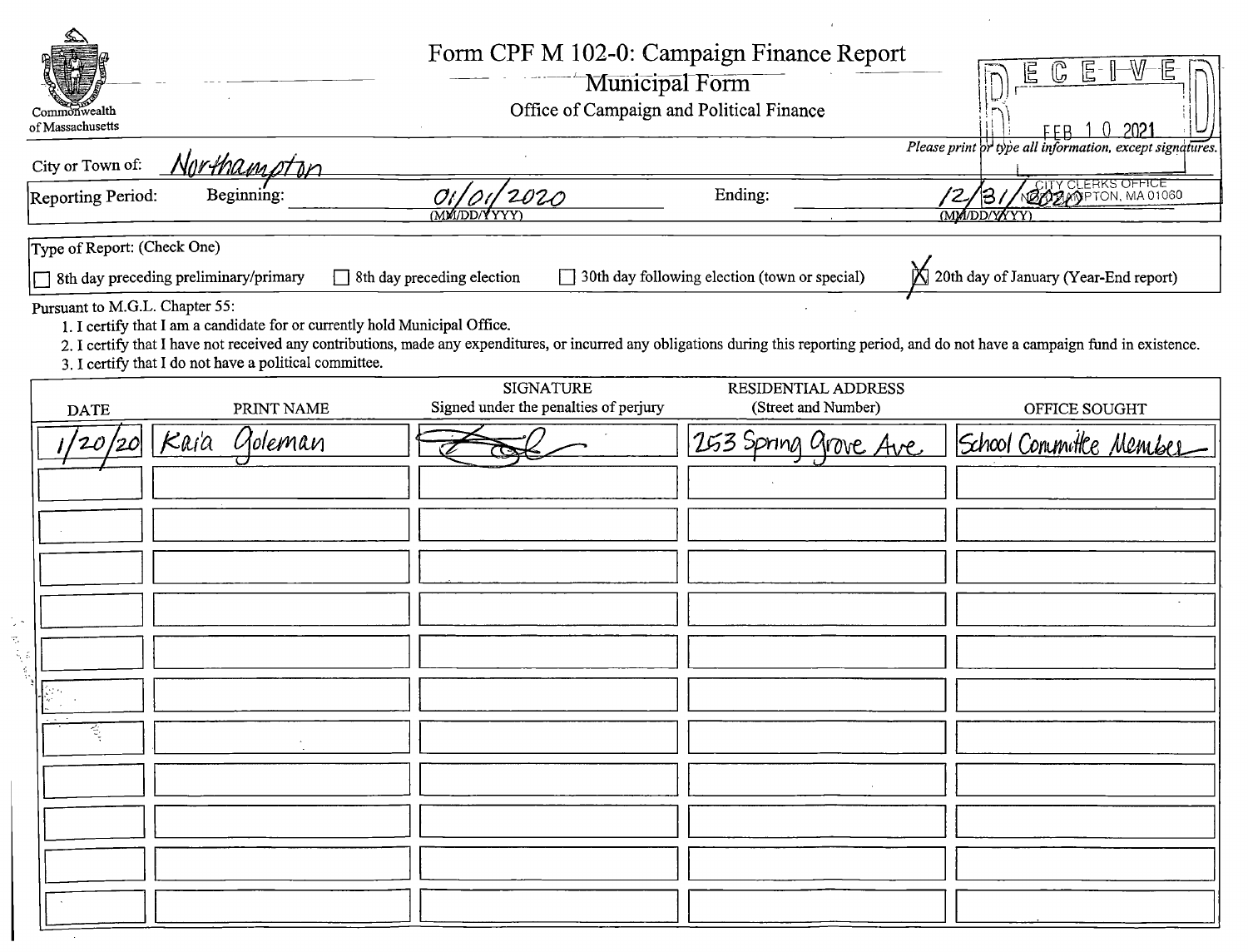## Form CPF M 102-0: Campaign Finance Report Municipal Form

Office of Campaign and Political Finance

excepi

of Massichusetts

Please print or type all inform чĂ 繁荣 Northampton City or Town of: 陽線 宝 12/31/2020 Ending:  $-2.16$ Beginning: 01/01/2020 Reporting Period: **MM/DD/YYYYI** WDDAYYYY Type of Report: (Check One) [X] 20th day of January (Year-End report) 30th day following election (town or special) 8th day preceding preliminary/primary -8th day preceding election Pursuant to M.G.L. Chapter 55: 1. I certify that I am a candidate for or currently hold Municipal Office.<br>2. I certify that I have not received any contributions, made any expenditures, or incurred any obligations during this reporting period, and do no **SIGNATURE** RESIDENTIAL ADDRESS (Street and Number) **OFFICE SOUGHT** Signed under the penalties of perjury PRINT NAME DATE: 16 Winslow Avenue **Community Preservation Committee** 01/05/2021 Daniel Benjamin Krassner Þh 的建设的传统和所示, AVE & APE And WAR HALL ability. ă. J. ÷,  $\ddot{\phantom{a}}$ ň, т, 48 V  $\vec{r}$  :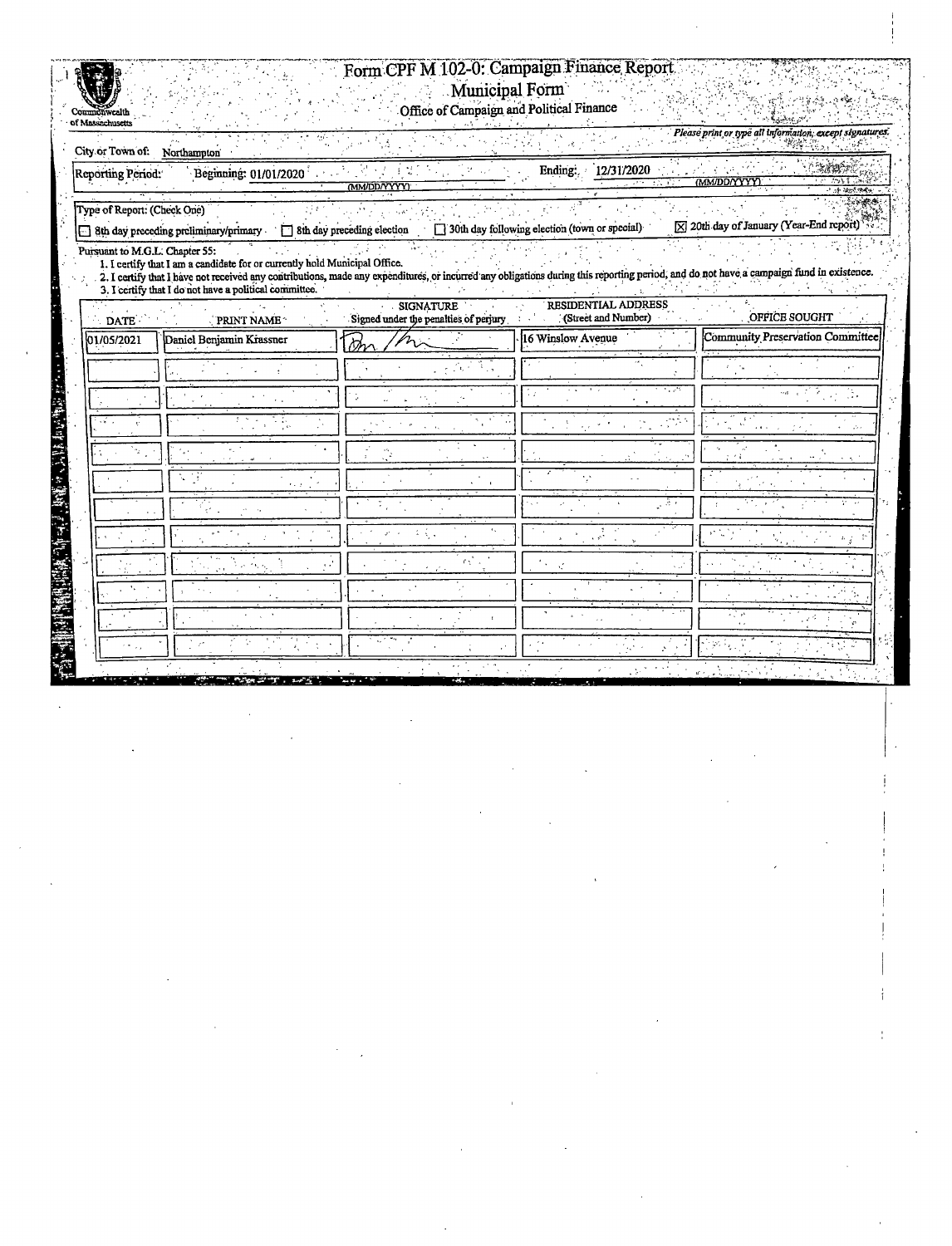

Form CPF M 102-0: Campaign Finance Report

|  | Municipal Form |  |
|--|----------------|--|
|  |                |  |
|  |                |  |
|  |                |  |

Commonwealth Commonwealth Commonwealth Office of Campaign and Political Finance

|                             | City or Town of: Northampton                                                                                                                                           |                                                                                                                                                                                         |                                               | Please print or type all information, except signatures. |
|-----------------------------|------------------------------------------------------------------------------------------------------------------------------------------------------------------------|-----------------------------------------------------------------------------------------------------------------------------------------------------------------------------------------|-----------------------------------------------|----------------------------------------------------------|
| Reporting Period:           | Beginning: 1/1/20                                                                                                                                                      | (MM/DD/YYYY)                                                                                                                                                                            | Ending:<br>12/31/20                           | (MM/DD/YYYY)                                             |
| Type of Report: (Check One) |                                                                                                                                                                        |                                                                                                                                                                                         |                                               |                                                          |
|                             | 8th day preceding preliminary/primary                                                                                                                                  | 8th day preceding election                                                                                                                                                              | 30th day following election (town or special) | $\boxtimes$ 20th day of January (Year-End report)        |
|                             | Pursuant to M.G.L. Chapter 55:<br>1. I certify that I am a candidate for or currently hold Municipal Office.<br>3. I certify that I do not have a political committee. | 2. I certify that I have not received any contributions, made any expenditures, or incurred any obligations during this reporting period, and do not have a campaign fund in existence. |                                               |                                                          |
| <b>DATE</b>                 | PRINT NAME                                                                                                                                                             | <b>SIGNATURE</b><br>Signed under the penalties of perjury                                                                                                                               | RESIDENTIAL ADDRESS<br>(Street and Number)    | OFFICE SOUGHT                                            |
| 1/15/21                     | <b>Rebecca Busansky</b>                                                                                                                                                | <b>Rebecca Busansky</b>                                                                                                                                                                 | 82 Jackson Street, Northampton,<br>01060      | <b>School Committee</b>                                  |
|                             |                                                                                                                                                                        |                                                                                                                                                                                         |                                               |                                                          |
|                             |                                                                                                                                                                        |                                                                                                                                                                                         |                                               |                                                          |
|                             |                                                                                                                                                                        |                                                                                                                                                                                         |                                               |                                                          |
|                             |                                                                                                                                                                        |                                                                                                                                                                                         |                                               |                                                          |
|                             |                                                                                                                                                                        |                                                                                                                                                                                         |                                               |                                                          |
|                             |                                                                                                                                                                        |                                                                                                                                                                                         |                                               |                                                          |
|                             |                                                                                                                                                                        |                                                                                                                                                                                         |                                               |                                                          |
|                             |                                                                                                                                                                        |                                                                                                                                                                                         |                                               |                                                          |
|                             |                                                                                                                                                                        |                                                                                                                                                                                         |                                               |                                                          |
|                             |                                                                                                                                                                        |                                                                                                                                                                                         |                                               |                                                          |
|                             | $\sim$                                                                                                                                                                 |                                                                                                                                                                                         |                                               |                                                          |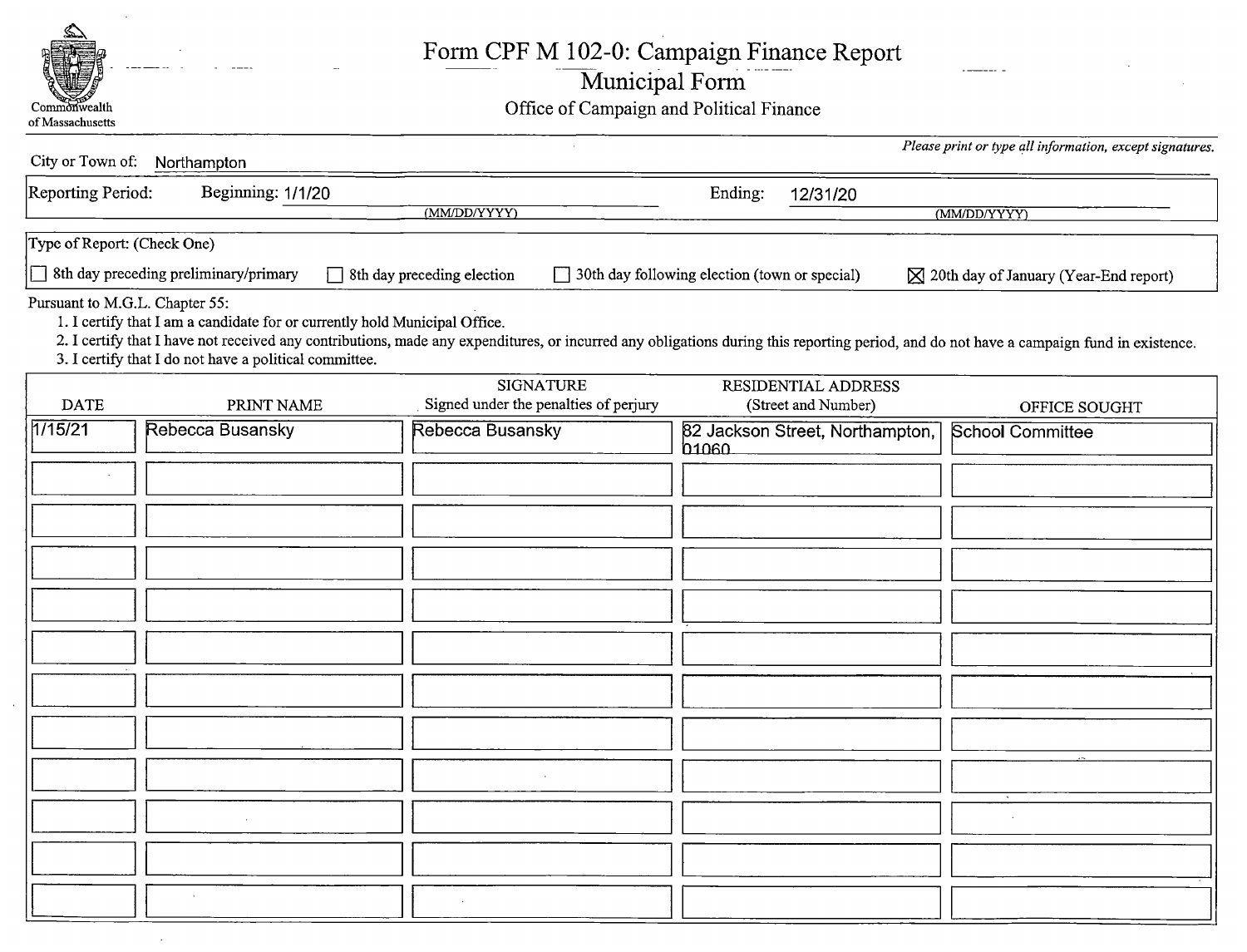

## Form CPF M 102-0: Campaign Finance Report Municipal Form Commonwealth Commonwealth Commonwealth Commonwealth Commonwealth Commonwealth Commonwealth Commonwealth Commonwealth Commonwealth Commonwealth Commonwealth Commonwealth Commonwealth Commonwealth Commonwealth Commonwealth C

of Massachusetts

Please print or type all information, except signatures.

| City or Town of:<br>Northampton       |                             |                                               |                                                        |  |  |  |  |  |
|---------------------------------------|-----------------------------|-----------------------------------------------|--------------------------------------------------------|--|--|--|--|--|
| Reporting Period:                     | Beginning: 01/01/2020       | 12/31/2020<br>Ending:                         |                                                        |  |  |  |  |  |
|                                       | (MM/DD/YYYY)                |                                               | (MM/DD/YYYY)                                           |  |  |  |  |  |
| Type of Report: (Check One)           |                             |                                               |                                                        |  |  |  |  |  |
| Sth day preceding preliminary/primary | 38th day preceding election | 30th day following election (town or special) | $[\overline{X}]$ 20th day of January (Year-End report) |  |  |  |  |  |

Pursuant to M.G.L. Chapter 55:<br>1. I certify that I am a candidate for or currently hold Municipal Office.

1. I certify that I am a candidate for or currently nota Municipal Office.<br>2. I certify that I have not received any contributions, made any expenditures, or incurred any obligations during this reporting period, and do no

3. I certify that I do not have <sup>a</sup> political committee.

|             |                | SIGNATURE                                | RESIDENTIAL ADDRESS |                  |
|-------------|----------------|------------------------------------------|---------------------|------------------|
| <b>DATE</b> | PRINT NAME     | Signed under the penalties of perjury    | (Street and Number) | OFFICE SOUGHT    |
| 01/19/21    | Lonnie Kaufman | and at<br>w                              | 217 Cardinal Way    | School Committee |
|             |                |                                          |                     |                  |
|             |                |                                          |                     |                  |
|             |                | $\mathcal{L}^{\mathcal{L}}$<br>$\bullet$ |                     |                  |
|             |                |                                          |                     |                  |
|             |                |                                          | $\bullet$           |                  |
|             |                |                                          |                     |                  |
|             |                |                                          |                     |                  |
|             |                |                                          |                     |                  |
|             |                |                                          |                     |                  |
|             |                |                                          |                     |                  |
|             | ×              |                                          |                     |                  |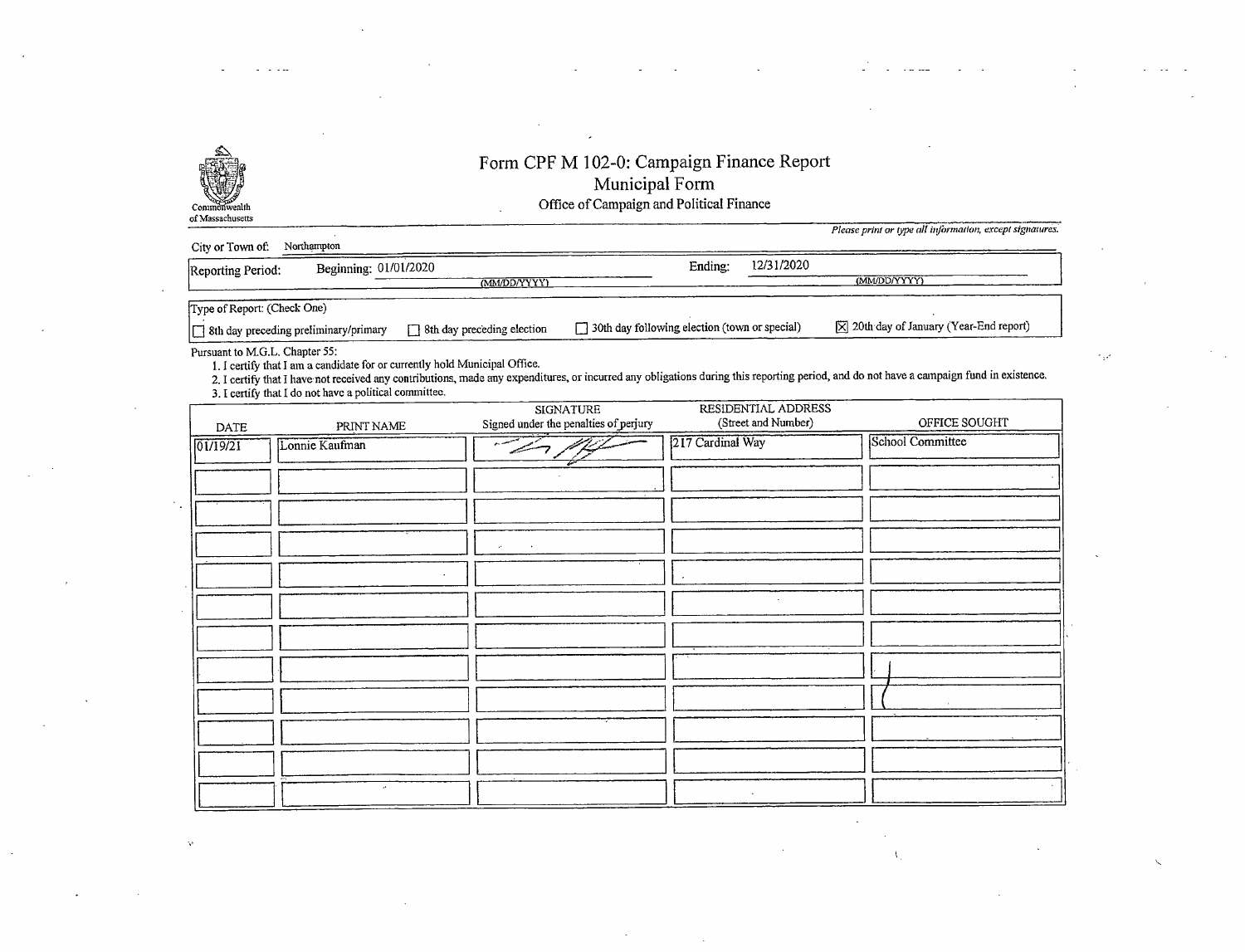| Commonwealth<br>of Massachusetts |                                                                                                                                      |                           |                                                           | Form CPF M 102-0: Campaign Finance Report<br>Municipal Form<br>Office of Campaign and Political Finance                                                                                 | $\mathbb{G}$<br>医儿<br>E<br>W<br>2021<br>∣∪<br>JAN<br>$\mathcal{I}^{\pi}_{\mathbf{a}}$ |  |  |
|----------------------------------|--------------------------------------------------------------------------------------------------------------------------------------|---------------------------|-----------------------------------------------------------|-----------------------------------------------------------------------------------------------------------------------------------------------------------------------------------------|---------------------------------------------------------------------------------------|--|--|
| City or Town of:                 | Please print or type all information, except signatures.<br>orthampton                                                               |                           |                                                           |                                                                                                                                                                                         |                                                                                       |  |  |
| <b>Reporting Period:</b>         | Beginning:                                                                                                                           | O <sub>l</sub><br>$\circ$ | 2020<br>(MM/DD/YYYY)                                      | Ending:<br>$\Omega$<br> 31                                                                                                                                                              | $\sqrt{20}$ ar<br>(MM/DD/YYYY)                                                        |  |  |
| Type of Report: (Check One)      |                                                                                                                                      |                           |                                                           |                                                                                                                                                                                         |                                                                                       |  |  |
|                                  | 8th day preceding preliminary/primary                                                                                                |                           | Sth day preceding election                                | 30th day following election (town or special)                                                                                                                                           | $\triangledown$ 20th day of January (Year-End report)                                 |  |  |
| Pursuant to M.G.L. Chapter 55:   | 1. I certify that I am a candidate for or currently hold Municipal Office.<br>3. I certify that I do not have a political committee. |                           |                                                           | 2. I certify that I have not received any contributions, made any expenditures, or incurred any obligations during this reporting period, and do not have a campaign fund in existence. |                                                                                       |  |  |
| <b>DATE</b>                      | PRINT NAME                                                                                                                           |                           | <b>SIGNATURE</b><br>Signed under the penalties of perjury | RESIDENTIAL ADDRESS<br>(Street and Number)                                                                                                                                              | OFFICE SOUGHT                                                                         |  |  |
| 1621                             | Marjorre Hess                                                                                                                        |                           | Margone                                                   | $70$ Masonic St. $4/$                                                                                                                                                                   | Trustee Forbes Library                                                                |  |  |
|                                  |                                                                                                                                      |                           |                                                           |                                                                                                                                                                                         |                                                                                       |  |  |
|                                  |                                                                                                                                      |                           |                                                           |                                                                                                                                                                                         |                                                                                       |  |  |
|                                  |                                                                                                                                      |                           |                                                           |                                                                                                                                                                                         |                                                                                       |  |  |
|                                  |                                                                                                                                      |                           |                                                           |                                                                                                                                                                                         |                                                                                       |  |  |
|                                  |                                                                                                                                      |                           |                                                           |                                                                                                                                                                                         |                                                                                       |  |  |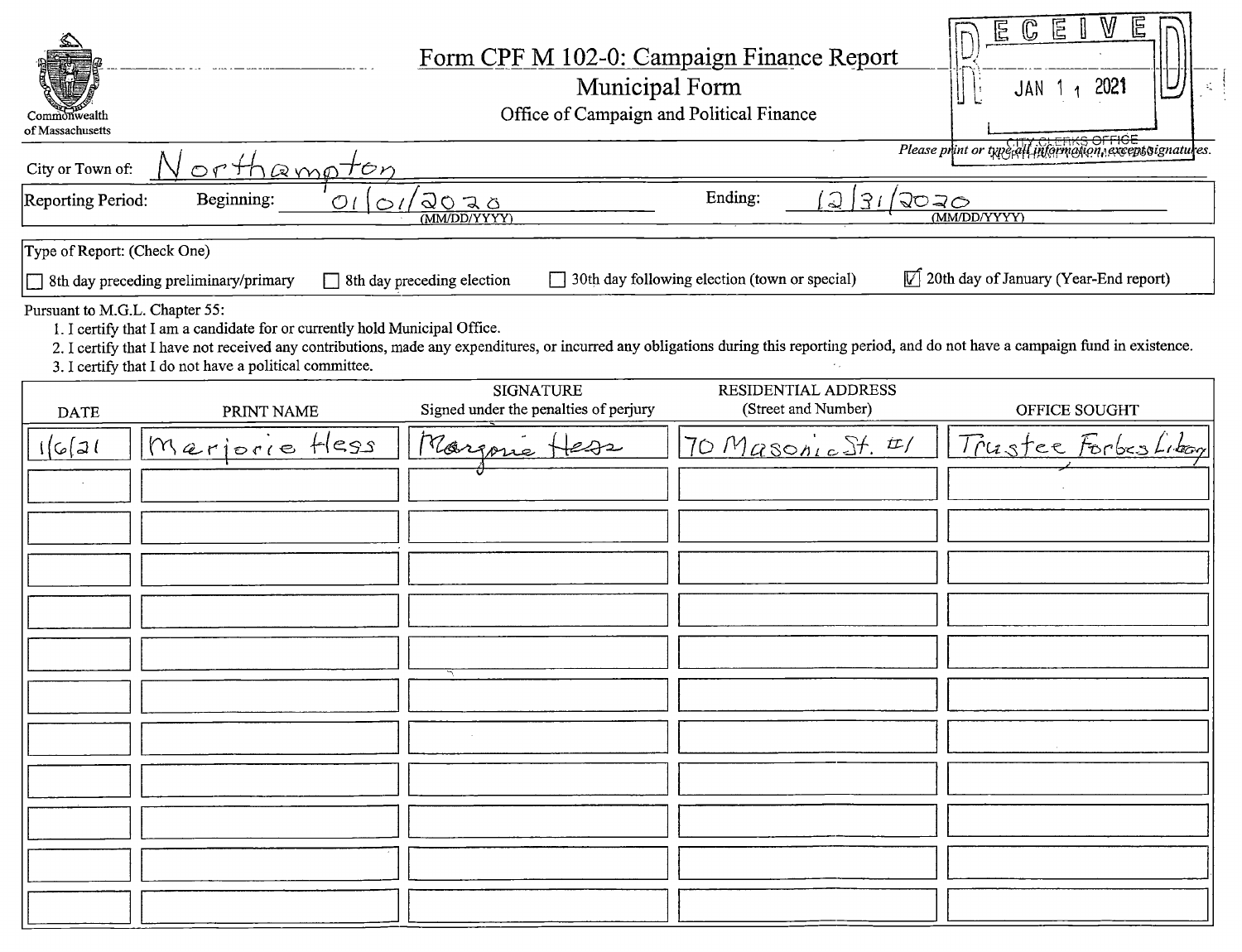|                                                              |                                                                                                    |          | Form CPF M 102: Campaign Finance Report<br><b>Municipal Form</b>                                                                                                                                                                                                                                                                                                |
|--------------------------------------------------------------|----------------------------------------------------------------------------------------------------|----------|-----------------------------------------------------------------------------------------------------------------------------------------------------------------------------------------------------------------------------------------------------------------------------------------------------------------------------------------------------------------|
|                                                              |                                                                                                    |          | <b>Office of Campaign and Political Finance</b><br>2021<br>$\mathcal{S}$<br>JAN 1                                                                                                                                                                                                                                                                               |
| Commonwealth<br>of Massachusetts                             |                                                                                                    |          |                                                                                                                                                                                                                                                                                                                                                                 |
| Fill in Reporting Period dates:                              | <b>Beginning Date:</b>                                                                             |          | File with: City or Town Clerk or Hiection Commission<br>NOFIHANS TON, MA 01060<br><b>Ending Date:</b><br>Jan 1, 2020                                                                                                                                                                                                                                            |
|                                                              |                                                                                                    |          |                                                                                                                                                                                                                                                                                                                                                                 |
| Type of Report: (Check one)<br>8th day preceding preliminary | 8th day preceding election                                                                         |          | 30 day after election<br>$\boxtimes$ year-end report<br>dissolution                                                                                                                                                                                                                                                                                             |
|                                                              |                                                                                                    |          |                                                                                                                                                                                                                                                                                                                                                                 |
| Thonas M. FitzGerald                                         |                                                                                                    |          |                                                                                                                                                                                                                                                                                                                                                                 |
|                                                              | Candidate Full Name (if applicable)                                                                |          | Committee Name                                                                                                                                                                                                                                                                                                                                                  |
|                                                              | Superintendant Smith Vocational Agricultural School<br>Office Sought and District                  |          | Name of Committee Treasurer                                                                                                                                                                                                                                                                                                                                     |
|                                                              | 133 South Main St., Florence MA 01062-1937                                                         |          |                                                                                                                                                                                                                                                                                                                                                                 |
| E-mail:                                                      | <b>Residential Address</b>                                                                         |          | <b>Committee Mailing Address</b>                                                                                                                                                                                                                                                                                                                                |
| Phone # (optional):                                          | tmattfitz@aol.com                                                                                  |          | E-mail:<br>Phone # (optional):                                                                                                                                                                                                                                                                                                                                  |
|                                                              |                                                                                                    |          |                                                                                                                                                                                                                                                                                                                                                                 |
|                                                              | <b>SUMMARY BALANCE INFORMATION:</b>                                                                |          |                                                                                                                                                                                                                                                                                                                                                                 |
|                                                              | Line 1: Ending Balance from previous report                                                        |          |                                                                                                                                                                                                                                                                                                                                                                 |
|                                                              | Line 2: Total receipts this period (page 3, line 11)                                               |          |                                                                                                                                                                                                                                                                                                                                                                 |
|                                                              | Line 3: Subtotal (line 1 plus line 2)                                                              |          |                                                                                                                                                                                                                                                                                                                                                                 |
|                                                              | Line 4: Total expenditures this period (page 5, line 14)                                           |          |                                                                                                                                                                                                                                                                                                                                                                 |
|                                                              | Line 5: Ending Balance (line 3 minus line 4)                                                       |          |                                                                                                                                                                                                                                                                                                                                                                 |
|                                                              | Line 6: Total in-kind contributions this period (page 6)                                           |          |                                                                                                                                                                                                                                                                                                                                                                 |
|                                                              | Line 7: Total (all) outstanding liabilities (page 7)                                               |          |                                                                                                                                                                                                                                                                                                                                                                 |
|                                                              | Line 8: Name of bank(s) used:                                                                      |          |                                                                                                                                                                                                                                                                                                                                                                 |
| <b>Affidavit of Committee Treasurer:</b>                     |                                                                                                    |          |                                                                                                                                                                                                                                                                                                                                                                 |
|                                                              |                                                                                                    |          | I certify that I have examined this report including attached schedules and it is, to the best of my knowledge and belief, a true and complete statement of all campaign finance<br>activity including all contributions loans receints expenditures disbursements, in-kind contributions and liabilities for this reporting period and represents the campaign |
| office.                                                      | 1. I certify that I currently hold municipal                                                       |          | in accordance with the requirements of M.G.L. c. 55.<br>Date:<br>(Treasurer's signature)                                                                                                                                                                                                                                                                        |
|                                                              |                                                                                                    | ox only) |                                                                                                                                                                                                                                                                                                                                                                 |
|                                                              | 2. $\overline{1}$ certify that I have not received any<br>contributions, made any expenditures, or |          |                                                                                                                                                                                                                                                                                                                                                                 |
|                                                              | incurred any obligations and do not have a<br>campaign fund in existance.                          |          | ie best of my knowledge and belief, a true and complete statement of all campaign finance<br>iccordance with the requirements of M.G.L. c. 55. I have not received any contributions,<br>ig period that are not otherwise disclosed in this report.                                                                                                             |
| committee.                                                   | 3. I certify that I do not have a<br>political                                                     |          | ie best of my knowledge and belief, a true and complete statement of all campaign<br>ts, in-kind contributions and liabilities for this reporting period and represents the<br>his candidate in accordance with the requirements of M.G.L. c. 55.                                                                                                               |
|                                                              |                                                                                                    |          |                                                                                                                                                                                                                                                                                                                                                                 |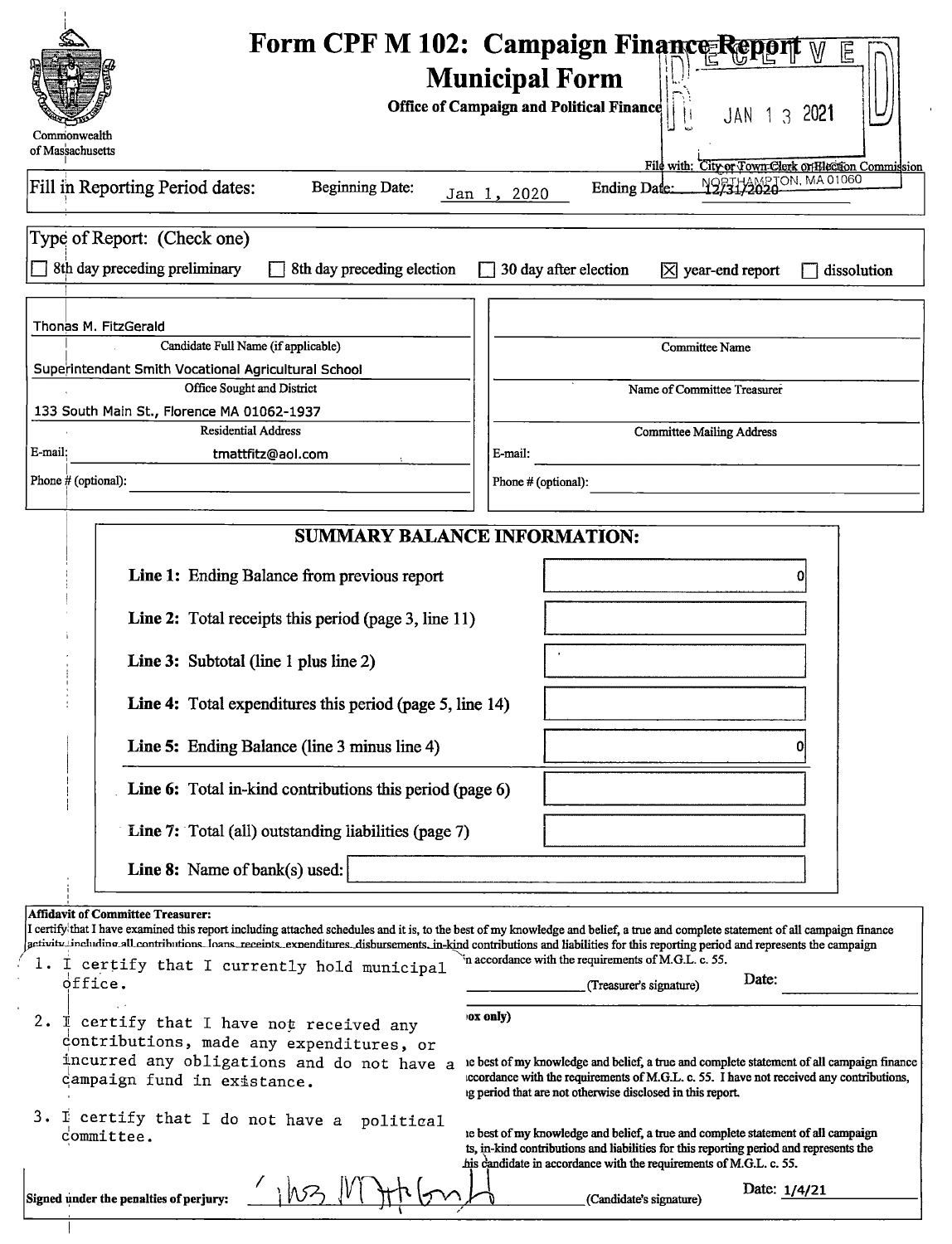| INECEIVEN<br>Form CPF M 102-0: Campaign Finance Report<br>$\mathcal{L}(\mathcal{L}(\mathcal{L},\mathcal{L},\mathcal{L},\mathcal{L},\mathcal{L},\mathcal{L},\mathcal{L},\mathcal{L},\mathcal{L},\mathcal{L},\mathcal{L},\mathcal{L},\mathcal{L},\mathcal{L},\mathcal{L},\mathcal{L},\mathcal{L},\mathcal{L},\mathcal{L},\mathcal{L},\mathcal{L},\mathcal{L},\mathcal{L},\mathcal{L},\mathcal{L},\mathcal{L},\mathcal{L},\mathcal{L},\mathcal{L},\mathcal{L},\mathcal{L},\mathcal{L},\mathcal{L},\mathcal{L},\mathcal{$<br>Municipal Form<br>Office of Campaign and Political Finance<br>$JAN$ $11$ 2021 |  |  |  |
|--------------------------------------------------------------------------------------------------------------------------------------------------------------------------------------------------------------------------------------------------------------------------------------------------------------------------------------------------------------------------------------------------------------------------------------------------------------------------------------------------------------------------------------------------------------------------------------------------------|--|--|--|
| Please print or type allimformation except signatures.<br>City or Town of: Northampton<br>Reporting Period: Beginning: $\frac{\text{Jan. 1, } 2020}{\text{Mar. 1}}$<br>Ending: $\frac{61}{202221}$ $\frac{0}{0}$ Dec. 31, 2020<br>$(MM)$ DD/YYYYY<br>and the contract of the contract of<br>Type of Report: (Check One)<br>8th day preceding preliminary/primary 58th day preceding election 530th day following election (town or special) 520th day of January (Year-End report)<br>Pursuant to M.G.L. Chapter 55:<br>1. I certify that I am a candidate for or currently hold Municipal Office.     |  |  |  |
| 2. I certify that I have not received any contributions, made any expenditures, or incurred any obligations during this reporting period, and do not have a campaign fund in existence.<br>3. I certify that I do not have a poli<br>RESIDENTIAL ADDRESS<br>(Street and Number)<br>SIGNATURE<br>DATE PRINT NAME Signed under the penalties of perjury<br>OFFICE SOUGHT<br>  78 North Elm Street<br>David A. Murphy<br>  Oliver Smith Elector<br>$\sim$ $\sim$ $\sim$ $\sim$<br>1/20/21<br>$\overbrace{\hspace{4.5cm}}^{2}$                                                                             |  |  |  |
|                                                                                                                                                                                                                                                                                                                                                                                                                                                                                                                                                                                                        |  |  |  |
| $\overline{\phantom{a}}$ , and the set of $\overline{\phantom{a}}$                                                                                                                                                                                                                                                                                                                                                                                                                                                                                                                                     |  |  |  |
|                                                                                                                                                                                                                                                                                                                                                                                                                                                                                                                                                                                                        |  |  |  |
|                                                                                                                                                                                                                                                                                                                                                                                                                                                                                                                                                                                                        |  |  |  |

 $\frac{1}{2}$  and  $\frac{1}{2}$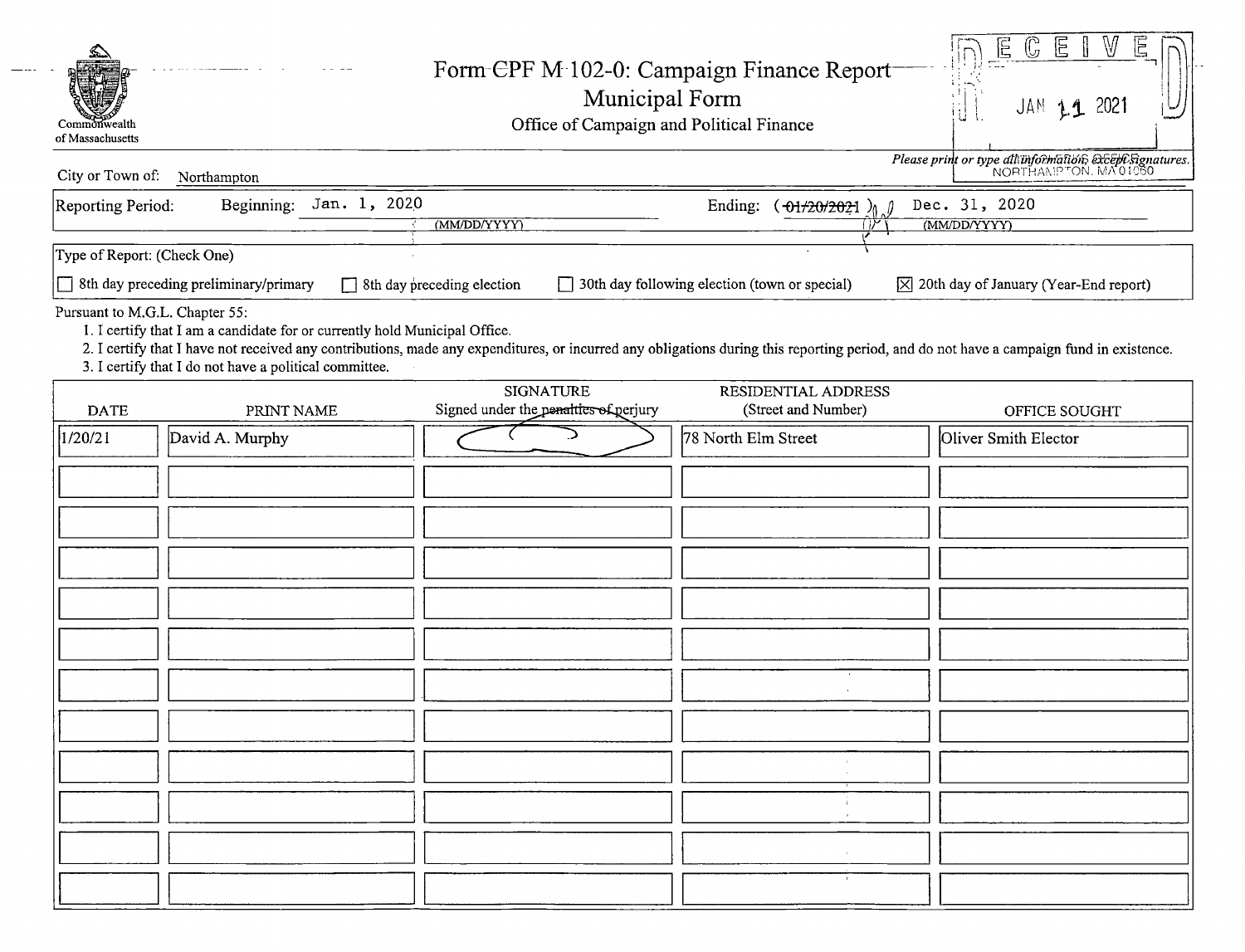| ommdnwealth<br>Massachusetts                                                                                                                                                                                                                                                                                                                                     | Form CPF M 102-0: Campaign Finance Report<br>Municipal Form<br>Office of Campaign and Political Finance |                                               | $\mathbb{G}$<br>E<br>V<br>目<br>E<br>JAN<br>2021<br>8<br>$\overline{\phantom{0}}$             |
|------------------------------------------------------------------------------------------------------------------------------------------------------------------------------------------------------------------------------------------------------------------------------------------------------------------------------------------------------------------|---------------------------------------------------------------------------------------------------------|-----------------------------------------------|----------------------------------------------------------------------------------------------|
| Northampton<br>ity or Town of:                                                                                                                                                                                                                                                                                                                                   |                                                                                                         |                                               | Please <del>prett &amp; celeral information</del> , except signatur<br>NORTHAMPTON, MA 01060 |
| Beginning:<br>eporting Period:                                                                                                                                                                                                                                                                                                                                   | C(101/2020)                                                                                             | Ending:                                       | $\frac{C}{(MM/DD/YYYY)}$<br>C/I                                                              |
| 'pe of Report: (Check One)<br>8th day preceding preliminary/primary                                                                                                                                                                                                                                                                                              | $\Box$ 8th day preceding election                                                                       | 30th day following election (town or special) | <b>V</b> 20th day of January (Year-End report)                                               |
| irsuant to M.G.L. Chapter 55:<br>1. I certify that I am a candidate for or currently hold Municipal Office.<br>2. I certify that I have not received any contributions, made any expenditures, or incurred any obligations during this reporting period, and do not have a campaign fund in existence.<br>3. I certify that I do not have a political committee. | <b>SIGNATURE</b>                                                                                        | RESIDENTIAL ADDRESS                           |                                                                                              |
| PRINT NAME<br>DATE                                                                                                                                                                                                                                                                                                                                               | Signed under the penalties of perjury                                                                   | (Street and Number)                           | OFFICE SOUGHT                                                                                |
| Russell W. Carvier                                                                                                                                                                                                                                                                                                                                               | Report n. C                                                                                             | 406 Park Hill Rd.                             | Forbes Library Trustee                                                                       |
|                                                                                                                                                                                                                                                                                                                                                                  |                                                                                                         |                                               |                                                                                              |
|                                                                                                                                                                                                                                                                                                                                                                  |                                                                                                         |                                               |                                                                                              |
|                                                                                                                                                                                                                                                                                                                                                                  |                                                                                                         |                                               |                                                                                              |
|                                                                                                                                                                                                                                                                                                                                                                  |                                                                                                         |                                               |                                                                                              |
|                                                                                                                                                                                                                                                                                                                                                                  |                                                                                                         |                                               |                                                                                              |
|                                                                                                                                                                                                                                                                                                                                                                  |                                                                                                         |                                               |                                                                                              |
|                                                                                                                                                                                                                                                                                                                                                                  |                                                                                                         |                                               |                                                                                              |
|                                                                                                                                                                                                                                                                                                                                                                  |                                                                                                         |                                               |                                                                                              |
|                                                                                                                                                                                                                                                                                                                                                                  |                                                                                                         |                                               |                                                                                              |
|                                                                                                                                                                                                                                                                                                                                                                  |                                                                                                         |                                               |                                                                                              |
|                                                                                                                                                                                                                                                                                                                                                                  |                                                                                                         |                                               |                                                                                              |
|                                                                                                                                                                                                                                                                                                                                                                  |                                                                                                         |                                               |                                                                                              |

 $\sim$  -  $\sim$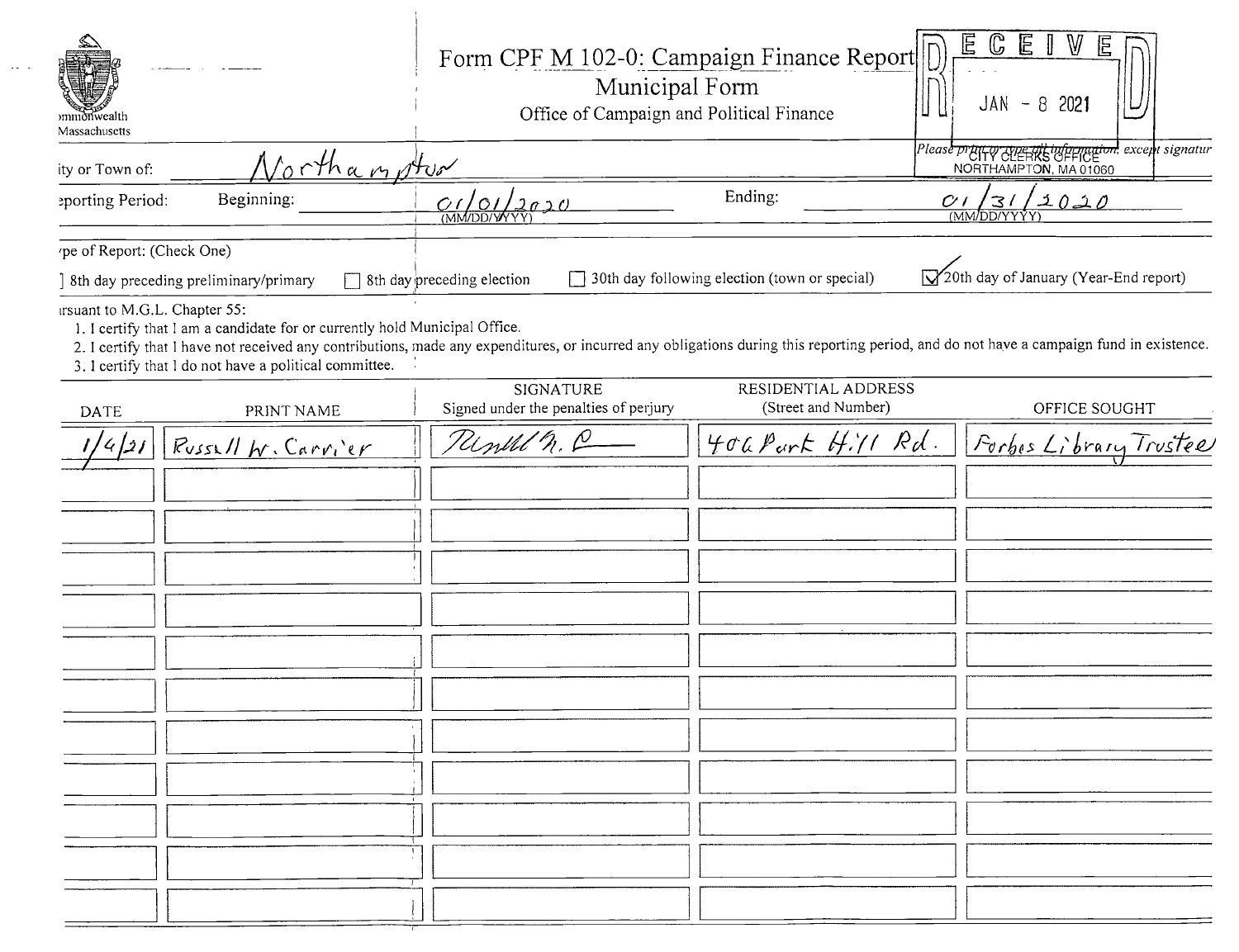| Commonwealth<br>of Massachusetts                                                                                                                                                                                                                                                                                                                                  | Form CPF M 102-0: Campaign Finance Report<br>Municipal Form<br>Office of Campaign and Political Finance |                                               | $\mathbb{E}$<br>C<br>匠<br>2021<br>-8<br>JAN<br>$\overline{\phantom{a}}$        |
|-------------------------------------------------------------------------------------------------------------------------------------------------------------------------------------------------------------------------------------------------------------------------------------------------------------------------------------------------------------------|---------------------------------------------------------------------------------------------------------|-----------------------------------------------|--------------------------------------------------------------------------------|
| City or Town of:<br>Jorthampton                                                                                                                                                                                                                                                                                                                                   | $\Delta$                                                                                                |                                               | Please print or type all information, except signatures.<br>CITY CLERKS OFFICE |
| Reporting Period:<br>Beginning: $O\left(\frac{1}{2}\right)$<br>$\circ$                                                                                                                                                                                                                                                                                            | <u>a0ao</u><br>(MM/DD/YYYY)                                                                             | Ending:<br><u>ಎಂಎಂ</u><br><u>  2</u><br>31    | (MM/DD/YYYY)                                                                   |
| Type of Report: (Check One)                                                                                                                                                                                                                                                                                                                                       |                                                                                                         |                                               |                                                                                |
| $\Box$ 8th day preceding preliminary/primary                                                                                                                                                                                                                                                                                                                      | Sth day preceding election                                                                              | 30th day following election (town or special) | 20th day of January (Year-End report)                                          |
| Pursuant to M.G.L. Chapter 55:<br>1. I certify that I am a candidate for or currently hold Municipal Office.<br>2. I certify that I have not received any contributions, made any expenditures, or incurred any obligations during this reporting period, and do not have a campaign fund in existence.<br>3. I certify that I do not have a political committee. |                                                                                                         |                                               |                                                                                |
| <b>DATE</b><br>PRINT NAME                                                                                                                                                                                                                                                                                                                                         | <b>SIGNATURE</b><br>Signed under the penalties of perjury                                               | RESIDENTIAL ADDRESS<br>(Street and Number)    | OFFICE SOUGHT                                                                  |
| Kenneth Oristopher Hellman<br>$15$ 2020                                                                                                                                                                                                                                                                                                                           |                                                                                                         | 625 Westbampton Rd.                           | Community Preservation Crote.                                                  |
|                                                                                                                                                                                                                                                                                                                                                                   |                                                                                                         |                                               |                                                                                |
|                                                                                                                                                                                                                                                                                                                                                                   |                                                                                                         |                                               |                                                                                |
|                                                                                                                                                                                                                                                                                                                                                                   |                                                                                                         |                                               |                                                                                |
|                                                                                                                                                                                                                                                                                                                                                                   |                                                                                                         |                                               |                                                                                |
|                                                                                                                                                                                                                                                                                                                                                                   |                                                                                                         |                                               |                                                                                |
|                                                                                                                                                                                                                                                                                                                                                                   |                                                                                                         |                                               |                                                                                |
|                                                                                                                                                                                                                                                                                                                                                                   |                                                                                                         |                                               |                                                                                |
|                                                                                                                                                                                                                                                                                                                                                                   |                                                                                                         |                                               |                                                                                |
|                                                                                                                                                                                                                                                                                                                                                                   |                                                                                                         |                                               |                                                                                |
|                                                                                                                                                                                                                                                                                                                                                                   |                                                                                                         |                                               |                                                                                |
|                                                                                                                                                                                                                                                                                                                                                                   |                                                                                                         |                                               |                                                                                |
|                                                                                                                                                                                                                                                                                                                                                                   |                                                                                                         |                                               |                                                                                |
|                                                                                                                                                                                                                                                                                                                                                                   |                                                                                                         |                                               |                                                                                |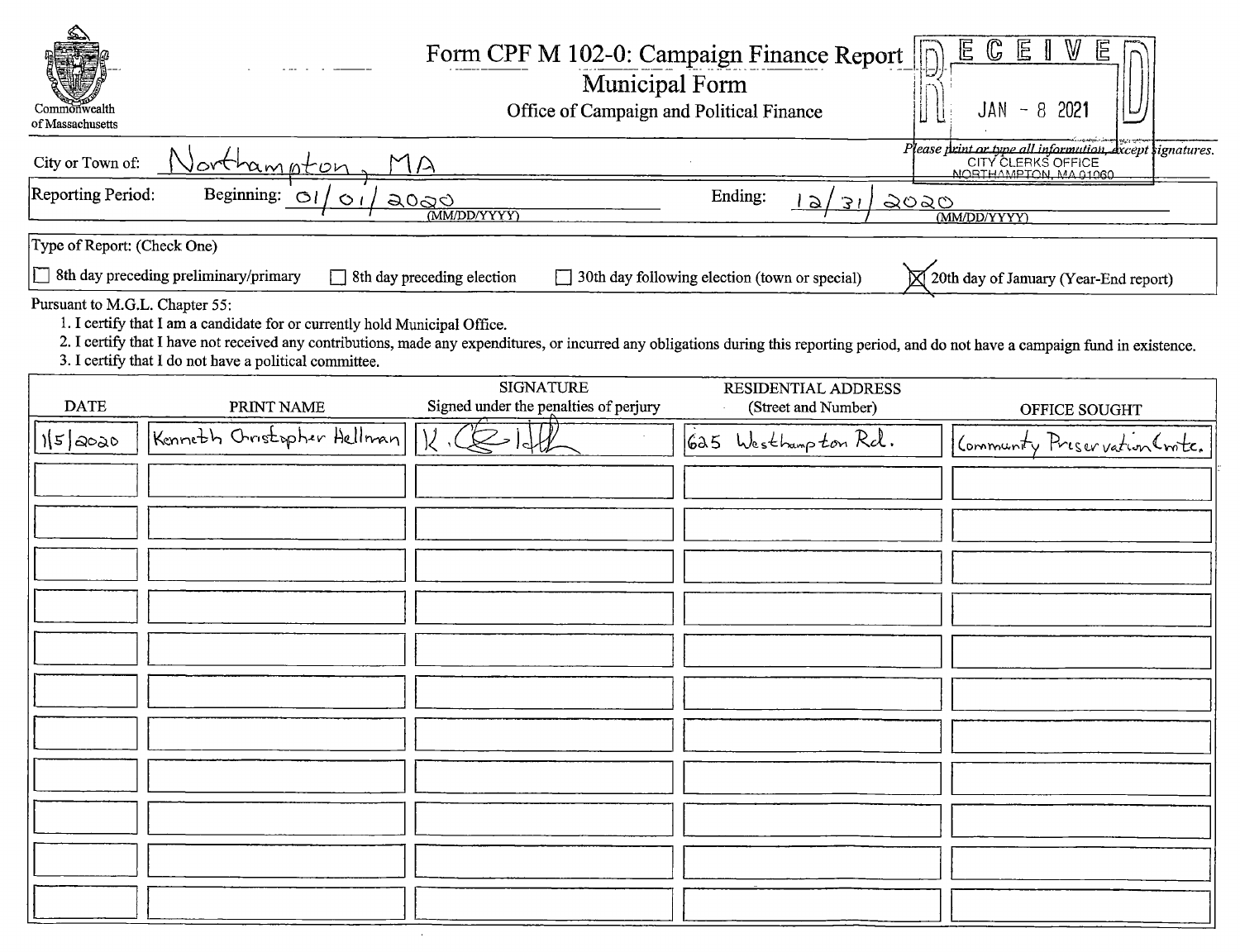| Commenwer<br>of Massachusetts                                                                          |                                                        | Form CPF M 102-0: Campaign Finance Report<br>Municipal Form<br>Office of Campaign and Political Finance |                                               | V<br>C E<br>E<br>$JAN - 32021$<br>Ùι<br>Pleake print or type all information, except rignatures.<br>CITY CLERKS OFFICE                                                                                   |
|--------------------------------------------------------------------------------------------------------|--------------------------------------------------------|---------------------------------------------------------------------------------------------------------|-----------------------------------------------|----------------------------------------------------------------------------------------------------------------------------------------------------------------------------------------------------------|
| City or Town of:                                                                                       | Northampton                                            |                                                                                                         | Ending:                                       |                                                                                                                                                                                                          |
| Reporting Period:                                                                                      | Beginning:                                             | <u> 2020</u><br><b>DL</b><br><b>IDD/YYYY</b>                                                            |                                               | <b>MMDD/YYYY</b>                                                                                                                                                                                         |
| Type of Report: (Check One)<br>8th day preceding preliminary/primary<br>Pursuant to M.G.L. Chapter 55: |                                                        | 8th day preceding election                                                                              | 30th day following election (town or special) | 20th day of January (Year-End report)                                                                                                                                                                    |
|                                                                                                        | 3. I certify that I do not have a political committee. | <b>SIGNATURE</b><br>Signed under the penalties of perjury                                               | RESIDENTIAL ADDRESS<br>(Street and Number)    | 2. I certify that I have not received any contributions, made any expenditures, or incurred any obligations during this reporting period, and do not have a campaign fund in existence.<br>OFFICE SOUGHT |
| <b>DATE</b>                                                                                            | PRINT NAME<br>'/ 8/20 Emily Prabhaker                  |                                                                                                         |                                               | 33 Northern Ave Forbes Trustee                                                                                                                                                                           |
|                                                                                                        |                                                        |                                                                                                         |                                               |                                                                                                                                                                                                          |
|                                                                                                        |                                                        |                                                                                                         |                                               |                                                                                                                                                                                                          |
|                                                                                                        |                                                        |                                                                                                         |                                               |                                                                                                                                                                                                          |
|                                                                                                        |                                                        |                                                                                                         |                                               |                                                                                                                                                                                                          |
|                                                                                                        |                                                        |                                                                                                         |                                               |                                                                                                                                                                                                          |
|                                                                                                        |                                                        |                                                                                                         |                                               |                                                                                                                                                                                                          |
|                                                                                                        |                                                        |                                                                                                         |                                               |                                                                                                                                                                                                          |
|                                                                                                        |                                                        |                                                                                                         |                                               |                                                                                                                                                                                                          |
|                                                                                                        |                                                        |                                                                                                         |                                               |                                                                                                                                                                                                          |
|                                                                                                        |                                                        |                                                                                                         |                                               |                                                                                                                                                                                                          |
|                                                                                                        |                                                        |                                                                                                         |                                               |                                                                                                                                                                                                          |

.<br>An above the proposition of the contract of the contract of the contract of the contract of the contract of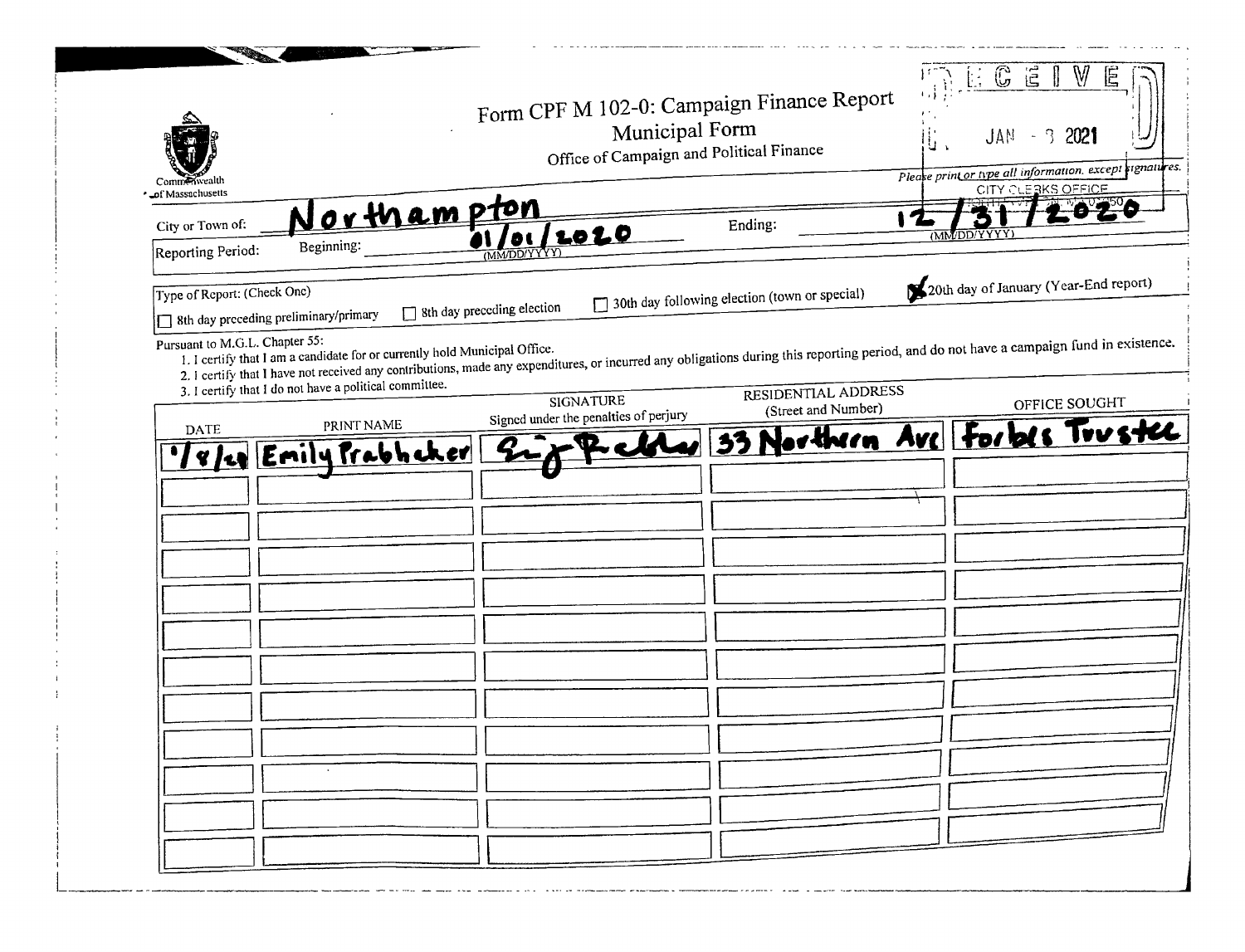| Commonwealth<br>of Massachusetts |                                                                                                                                      |                                                           | Form CPF M 102-0: Campaign Finance Report<br>Municipal Form<br>Office of Campaign and Political Finance | 202<br>$3_{\rm V}$                                                                                                                                                                      |
|----------------------------------|--------------------------------------------------------------------------------------------------------------------------------------|-----------------------------------------------------------|---------------------------------------------------------------------------------------------------------|-----------------------------------------------------------------------------------------------------------------------------------------------------------------------------------------|
| City or Town of:                 | NORTHEMPTON                                                                                                                          |                                                           |                                                                                                         | Please print or type all information, except signatures.<br>$\frac{1}{\sqrt{2\pi}}$                                                                                                     |
| Reporting Period:                | Beginning:                                                                                                                           | Jan 1, 2020<br>(MM/DD/YYYY)                               | Ending:                                                                                                 | Dec. 31, 2020<br>(MM/DD/YYYY)                                                                                                                                                           |
| Type of Report: (Check One)      |                                                                                                                                      |                                                           |                                                                                                         |                                                                                                                                                                                         |
|                                  | $\Box$ 8th day preceding preliminary/primary                                                                                         | 8th day preceding election                                | 30th day following election (town or special)                                                           | [V] 20th day of January (Year-End report)                                                                                                                                               |
| Pursuant to M.G.L. Chapter 55:   | 1. I certify that I am a candidate for or currently hold Municipal Office.<br>3. I certify that I do not have a political committee. |                                                           |                                                                                                         | 2. I certify that I have not received any contributions, made any expenditures, or incurred any obligations during this reporting period, and do not have a campaign fund in existence. |
| <b>DATE</b>                      | PRINT NAME                                                                                                                           | <b>SIGNATURE</b><br>Signed under the penalties of perjury | RESIDENTIAL ADDRESS<br>(Street and Number)                                                              | OFFICE SOUGHT                                                                                                                                                                           |
| 121                              | John E Cotton                                                                                                                        | show El Cotton                                            | TURREY HILL Rd<br>24                                                                                    | TRUSTEE, SMITH VOCATIONAL VS                                                                                                                                                            |
|                                  |                                                                                                                                      |                                                           |                                                                                                         |                                                                                                                                                                                         |

 $\overline{a}$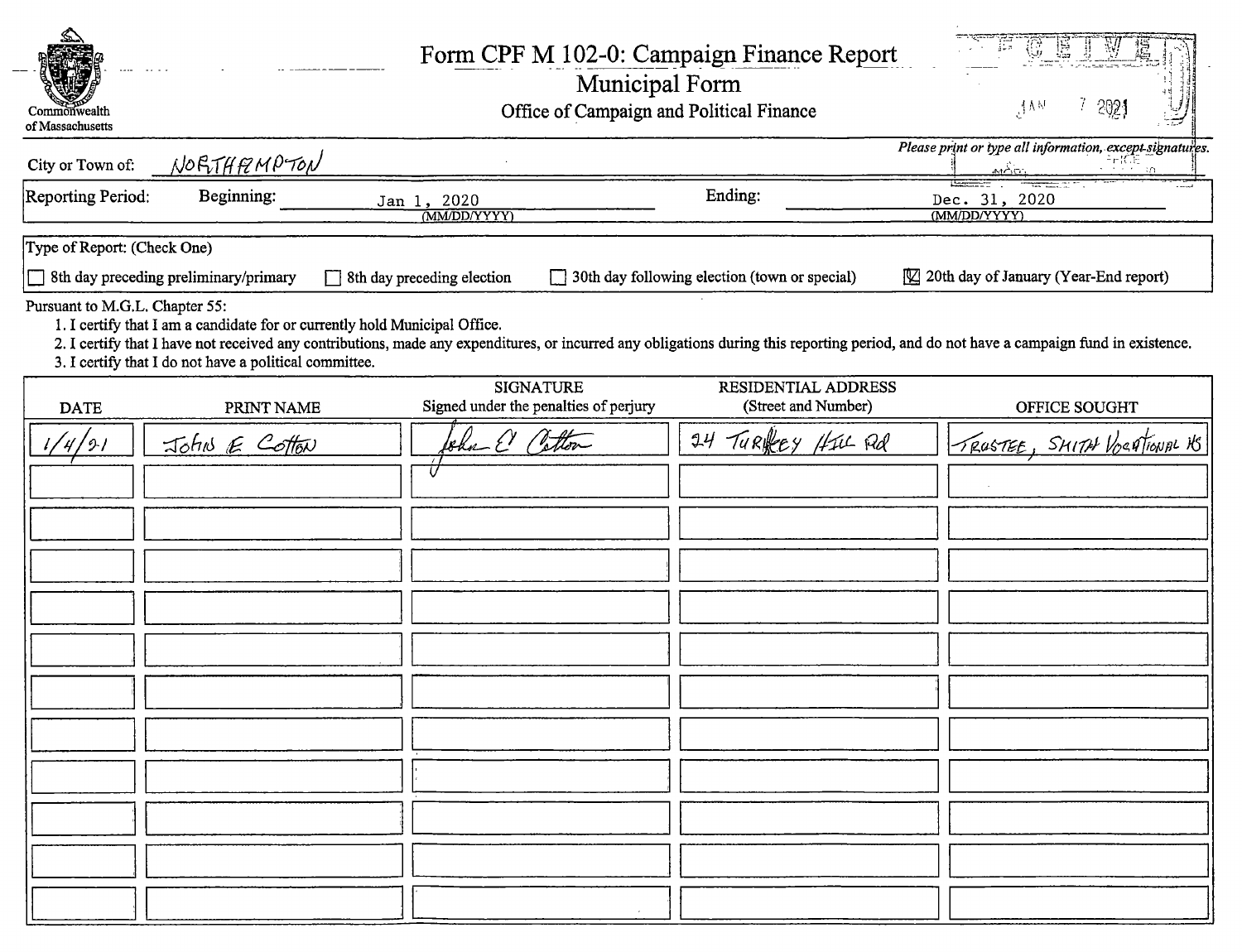| Commonwealth<br>of Massachusetts                                                                                                                                                                                                                                                                                                                                           |                                                                                                    |                            |                                                           | Municipal Form<br>Office of Campaign and Political Finance | Form CPF M 102-0: Campaign Finance Report     |  | ד<br>נדע | 旦じ<br>E<br>$JAN$ 2 6 2021<br>CITY CLERKS OFFICE          |  |
|----------------------------------------------------------------------------------------------------------------------------------------------------------------------------------------------------------------------------------------------------------------------------------------------------------------------------------------------------------------------------|----------------------------------------------------------------------------------------------------|----------------------------|-----------------------------------------------------------|------------------------------------------------------------|-----------------------------------------------|--|----------|----------------------------------------------------------|--|
| City or Town of:                                                                                                                                                                                                                                                                                                                                                           | N/6RThAMPT                                                                                         |                            |                                                           |                                                            |                                               |  |          | Please print or type all information, except signatures. |  |
| Reporting Period:                                                                                                                                                                                                                                                                                                                                                          | Ending:<br>Beginning:<br>Dec. 31, 2021<br>Jan. 1, 2020<br>$(MM\overline{D}D/YYYY)$<br>(MM/DD/YYYY) |                            |                                                           |                                                            |                                               |  |          |                                                          |  |
| Type of Report: (Check One)                                                                                                                                                                                                                                                                                                                                                |                                                                                                    |                            |                                                           |                                                            |                                               |  |          |                                                          |  |
| Sth day preceding preliminary/primary                                                                                                                                                                                                                                                                                                                                      |                                                                                                    | 8th day preceding election |                                                           |                                                            | 30th day following election (town or special) |  |          | 20th day of January (Year-End report)                    |  |
| Pursuant to M.G.L. Chapter 55:<br>$\lambda$ . I certify that I am a candidate for or currently hold Municipal Office.<br>2. I certify that I have not received any contributions, made any expenditures, or incurred any obligations during this reporting period, and do not have a campaign fund in existence.<br>3. I certify that I do not have a political committee. |                                                                                                    |                            |                                                           |                                                            |                                               |  |          |                                                          |  |
| <b>DATE</b>                                                                                                                                                                                                                                                                                                                                                                | PRINT NAME                                                                                         |                            | <b>SIGNATURE</b><br>Signed under the penalties of perjury |                                                            | RESIDENTIAL ADDRESS<br>(Street and Number)    |  |          | OFFICE SOUGHT                                            |  |
| $\sqrt{5/\omega}$ all $[m]$ chael                                                                                                                                                                                                                                                                                                                                          |                                                                                                    | CAL, Van                   |                                                           |                                                            | 1571 Rosport AV                               |  |          | SMIT, Voc SUPRONANT                                      |  |
|                                                                                                                                                                                                                                                                                                                                                                            |                                                                                                    |                            |                                                           |                                                            |                                               |  |          |                                                          |  |
|                                                                                                                                                                                                                                                                                                                                                                            |                                                                                                    |                            |                                                           |                                                            |                                               |  |          |                                                          |  |
|                                                                                                                                                                                                                                                                                                                                                                            |                                                                                                    |                            |                                                           |                                                            |                                               |  |          |                                                          |  |
|                                                                                                                                                                                                                                                                                                                                                                            |                                                                                                    |                            |                                                           |                                                            |                                               |  |          |                                                          |  |
|                                                                                                                                                                                                                                                                                                                                                                            |                                                                                                    |                            |                                                           |                                                            |                                               |  |          |                                                          |  |
|                                                                                                                                                                                                                                                                                                                                                                            |                                                                                                    |                            |                                                           |                                                            |                                               |  |          |                                                          |  |
|                                                                                                                                                                                                                                                                                                                                                                            |                                                                                                    |                            |                                                           |                                                            |                                               |  |          |                                                          |  |
|                                                                                                                                                                                                                                                                                                                                                                            |                                                                                                    |                            |                                                           |                                                            |                                               |  |          |                                                          |  |
|                                                                                                                                                                                                                                                                                                                                                                            |                                                                                                    |                            |                                                           |                                                            |                                               |  |          |                                                          |  |
|                                                                                                                                                                                                                                                                                                                                                                            |                                                                                                    |                            |                                                           |                                                            |                                               |  |          |                                                          |  |
|                                                                                                                                                                                                                                                                                                                                                                            |                                                                                                    |                            |                                                           |                                                            |                                               |  |          |                                                          |  |
|                                                                                                                                                                                                                                                                                                                                                                            |                                                                                                    |                            |                                                           |                                                            |                                               |  |          |                                                          |  |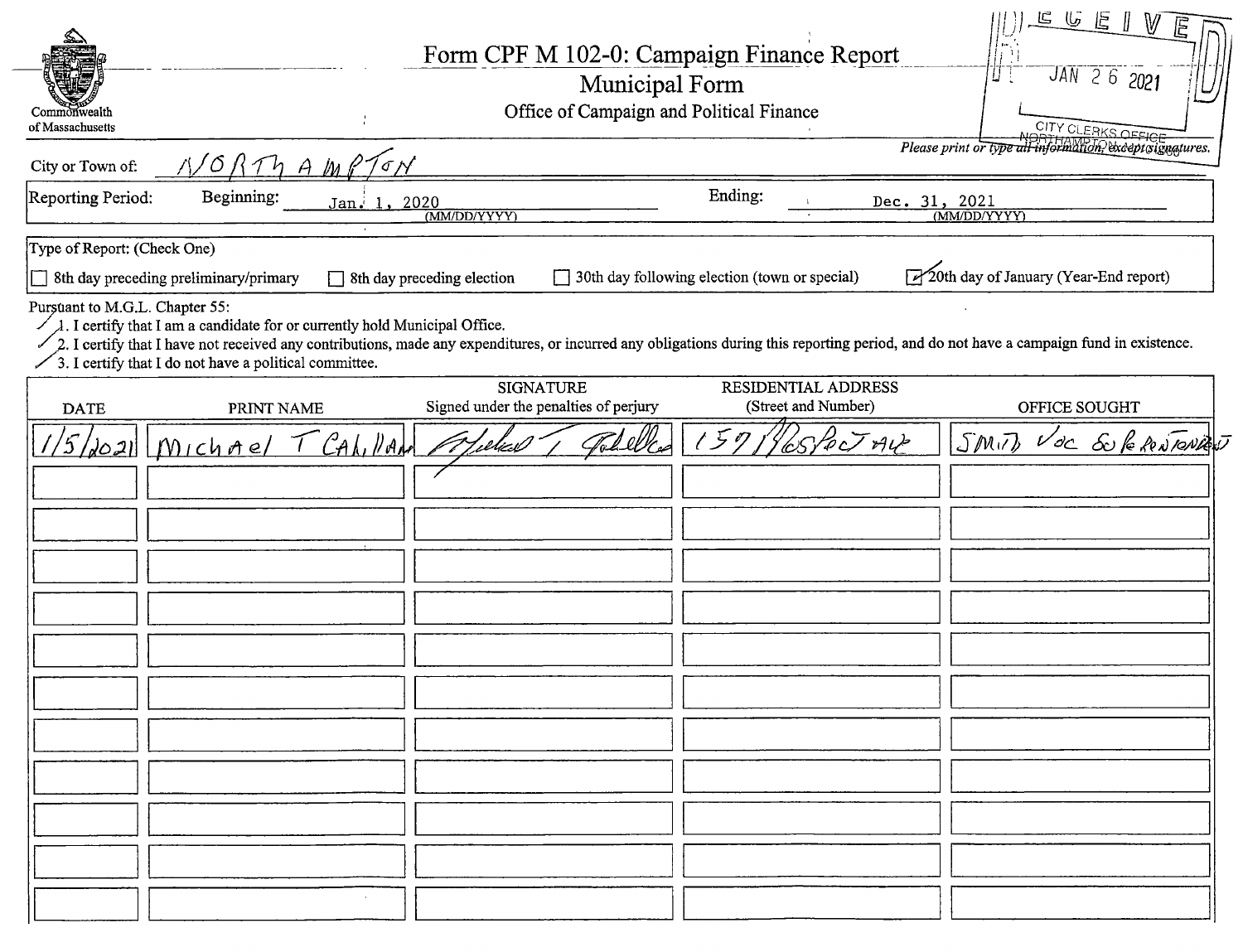

## Form CPF M 102-0: Campaign Finance Report

|  |  |  | Municipal Form |
|--|--|--|----------------|
|  |  |  |                |

Commonwealth Commonwealth Common Common Common Common Common Common Common Common Common Common Common Common Common Common Common Common Common Common Common Common Common Common Common Common Common Common Common Common

| City or Town of:               | Northampton                                                                                                                          |                                                                                                                                                                                         |                                               | Please print or type all information, except signatures. |
|--------------------------------|--------------------------------------------------------------------------------------------------------------------------------------|-----------------------------------------------------------------------------------------------------------------------------------------------------------------------------------------|-----------------------------------------------|----------------------------------------------------------|
| Reporting Period:              | Jan. 1, 2020<br>Beginning:                                                                                                           |                                                                                                                                                                                         | Ending: Dec. 31, 2020                         |                                                          |
|                                |                                                                                                                                      | (MM/DD/YYYY)                                                                                                                                                                            |                                               | (MM/DD/YYYY)                                             |
| Type of Report: (Check One)    |                                                                                                                                      |                                                                                                                                                                                         |                                               |                                                          |
|                                | 8th day preceding preliminary/primary                                                                                                | 8th day preceding election                                                                                                                                                              | 30th day following election (town or special) | $\overline{XX}$ 20th day of January (Year-End report)    |
| Pursuant to M.G.L. Chapter 55: | 1. I certify that I am a candidate for or currently hold Municipal Office.<br>3. I certify that I do not have a political committee. | 2. I certify that I have not received any contributions, made any expenditures, or incurred any obligations during this reporting period, and do not have a campaign fund in existence. |                                               |                                                          |
| <b>DATE</b>                    | PRINT NAME                                                                                                                           | <b>SIGNATURE</b><br>Signed under the penalties of perjury                                                                                                                               | RESIDENTIAL ADDRESS<br>(Street and Number)    | OFFICE SOUGHT                                            |
|                                | So se et<br>ware                                                                                                                     |                                                                                                                                                                                         | fellow Dr                                     |                                                          |
|                                |                                                                                                                                      |                                                                                                                                                                                         |                                               | Trustee                                                  |
|                                |                                                                                                                                      |                                                                                                                                                                                         |                                               |                                                          |
|                                |                                                                                                                                      |                                                                                                                                                                                         |                                               |                                                          |
|                                |                                                                                                                                      |                                                                                                                                                                                         |                                               |                                                          |
|                                |                                                                                                                                      |                                                                                                                                                                                         |                                               |                                                          |
|                                |                                                                                                                                      |                                                                                                                                                                                         |                                               |                                                          |
|                                |                                                                                                                                      |                                                                                                                                                                                         |                                               |                                                          |
|                                |                                                                                                                                      |                                                                                                                                                                                         |                                               |                                                          |
|                                |                                                                                                                                      |                                                                                                                                                                                         |                                               |                                                          |
|                                |                                                                                                                                      |                                                                                                                                                                                         |                                               |                                                          |
|                                |                                                                                                                                      |                                                                                                                                                                                         |                                               |                                                          |